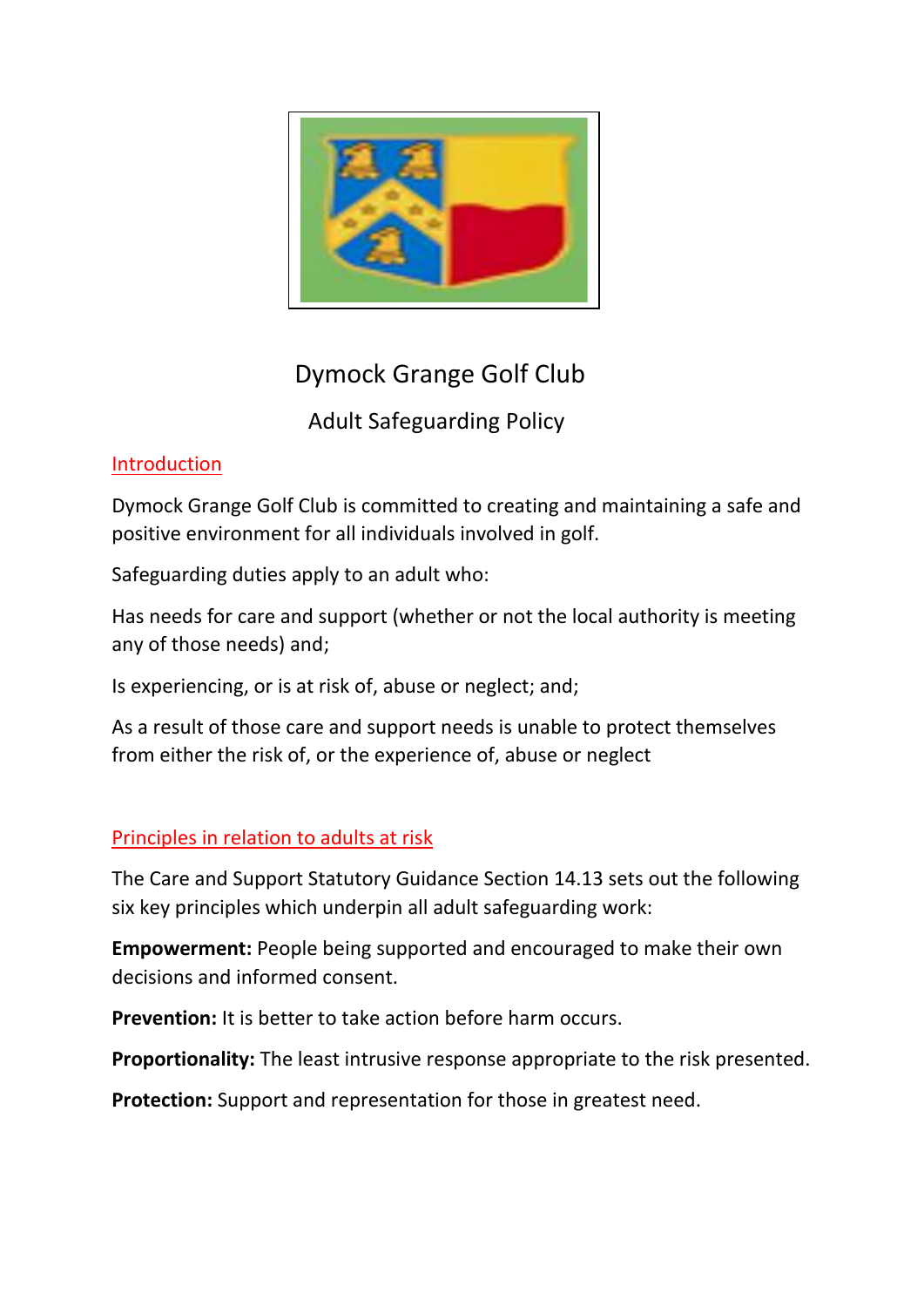**Partnership**: Local solutions through services working with their communities. Communities have a part to play in preventing, detecting and reporting neglect and abuse.

**Accountability:** Accountability and transparency in delivering safeguarding.

Making safeguarding personal is the concept that adult safeguarding should be person led and outcome focused. It engages the person in a conversation about how best to respond to their safeguarding situation in a way that enhances involvement, choice and control. As well as improving quality of life, well-being and safety.

Wherever possible discuss safeguarding concerns with the adult to get their view of what they would like to happen and keep them involved in the safeguarding process, seeking their consent to share information outside of the organisation where necessary.

The principles of the Mental Capacity Act 2005 (MCA) state that every individual has the right to make their own decisions and provides the framework for this to happen.

In addition Dymock Grange Golf Club recognises the following principles which underpin our work with all groups and individuals who may have additional needs for support and protection:

It is every adult's right to be protected from abuse irrespective of their age, gender identity, faith or religion, culture, ethnicity, sexual orientation, background, economic position, marital status, disability or level of ability.

All staff and volunteers share the responsibility for the protection of adults at risk and will show respect and understanding for their rights, safety and welfare.

The additional vulnerability of disabled adults (including those with invisible disabilities, learning and communication differences) is recognised.

Allegations of abuse or concerns about the welfare of any adult will be treated seriously and will be responded to swiftly and appropriately.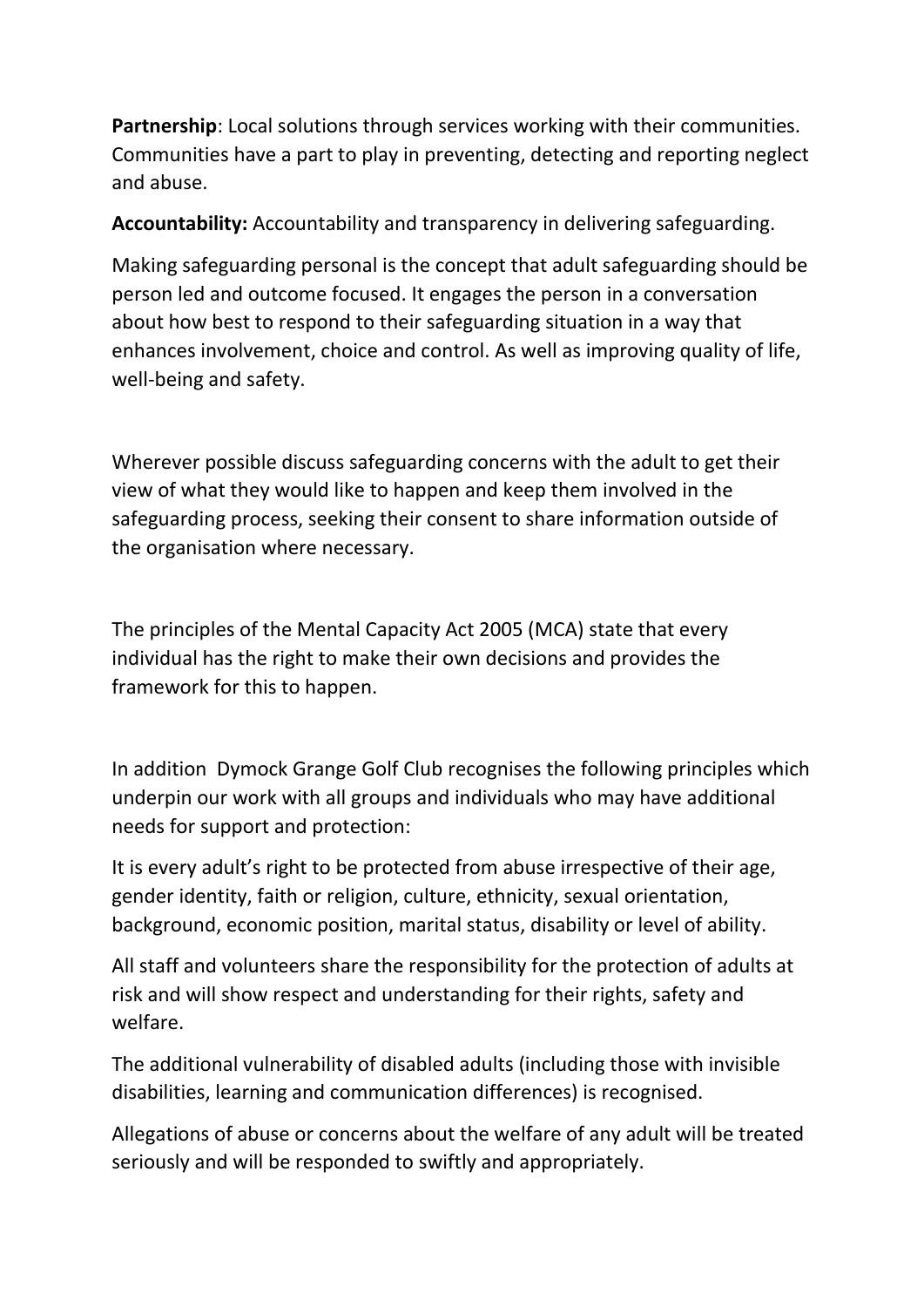Dymock Grange Golf Club recognises the role and responsibilities of the statutory agencies in safeguarding adults and is committed to complying with the procedures of the Local Safeguarding Adults Boards.

Confidentiality will be maintained appropriately at all times and the adult's safety and welfare must be the overriding consideration when making decisions on whether or not to share information about them. Dymock Grange Golf Club will support all adults to understand their roles and responsibilities with regards to safeguarding and protecting adults at risk, including the responsibility to report all concerns in line with safeguarding adults Dymock Grange Golf Club policy and procedures.

All participants involved in golfing activities have the right to be listened to with respect and to be heard.

#### Guidance and legislation

The practices and procedures within this policy are based on the principles contained within the UK and legislation and Government Guidance and have been developed to complement the Safeguarding Adults Boards policy and procedures, and take the following into consideration:

The Care Act 2014

The Protection of Freedoms Act 2012

Domestic Violence, Crime and Victims (Amendment ) Act 2012

The Equality Act 2010

The Safeguarding Vulnerable Groups Act 2006

Mental Capacity Act 2005

Sexual Offences Act 2003

The Human Rights Act 1998

The Data Protection Act 2018Responsibilities and implementation